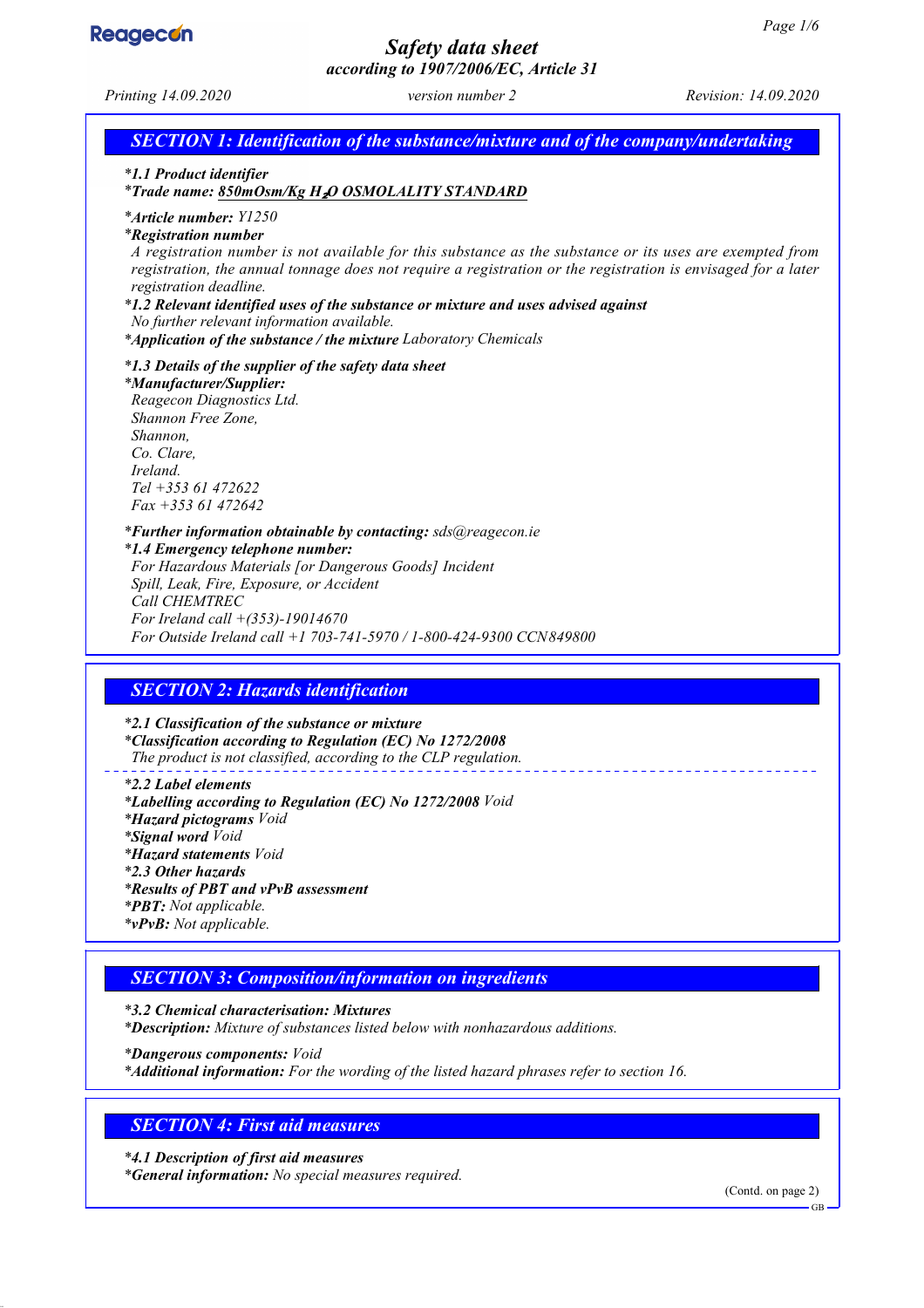

*Safety data sheet according to 1907/2006/EC, Article 31*

*Printing 14.09.2020 version number 2 Revision: 14.09.2020*

*Trade name: 850mOsm/Kg H*₂*O OSMOLALITY STANDARD*

#### *\* After inhalation:*

(Contd. of page 1)

*Provide fresh air, warmth and rest. When breathing is difficult, properly trained personnel may assist affected person by administering oxygen. Obtain medical attention if any discomfort continues. \* After skin contact: Generally the product does not irritate the skin.*

*\* After eye contact:*

*Promptly wash eyes with plenty of water for up to 15 minutes. Open eyes wide apart and rinse well to remove any contact lenses. Do not remove contact lenses by hand. Continue to rinse. Get medical attention if symptoms persist.*

*\* After swallowing: If symptoms persist consult doctor.*

*\* 4.2 Most important symptoms and effects, both acute and delayed No further relevant information available.*

*\* 4.3 Indication of any immediate medical attention and special treatment needed*

*No further relevant information available.*

### *SECTION 5: Firefighting measures*

### *\* 5.1 Extinguishing media*

*\* Suitable extinguishing agents:*

*Indications shall be given whether any extinguishing media are inappropriate for a particular situation involving the substance or mixture*

*Use fire extinguishing methods suitable to surrounding conditions.*

*\* 5.2 Special hazards arising from the substance or mixture No further relevant information available.*

*\* 5.3 Advice for firefighters*

*\* Protective equipment:*

*Fire fighters should wear complete protective clothing including self-contained breathing apparatus. Do not breathe fumes. Keep containers cool by spraying with water if exposed to fire. Avoid run off to waterways and sewers*

### *SECTION 6: Accidental release measures*

*\* 6.1 Personal precautions, protective equipment and emergency procedures Not required.*

*\* 6.2 Environmental precautions: Do not allow to enter sewers/ surface or ground water.*

*\* 6.3 Methods and material for containment and cleaning up:*

*Absorb with liquid-binding material (sand, diatomite, acid binders, universal binders, sawdust).*

*\* 6.4 Reference to other sections*

*See Section 7 for information on safe handling.*

*See Section 8 for information on personal protection equipment.*

*See Section 13 for disposal information.*

# *SECTION 7: Handling and storage*

*\* 7.1 Precautions for safe handling No special measures required.*

*\* Information about fire - and explosion protection: No special measures required.*

*\* 7.2 Conditions for safe storage, including any incompatibilities*

*\* Storage:*

*\* Requirements to be met by storerooms and receptacles: No special requirements.*

*\* Information about storage in one common storage facility: Not required.*

*\* Further information about storage conditions: None.*

*\* 7.3 Specific end use(s) No further relevant information available.*

*SECTION 8: Exposure controls/personal protection*

*\* Engineering Controls: No further data; see item 7.*

(Contd. on page 3)

GB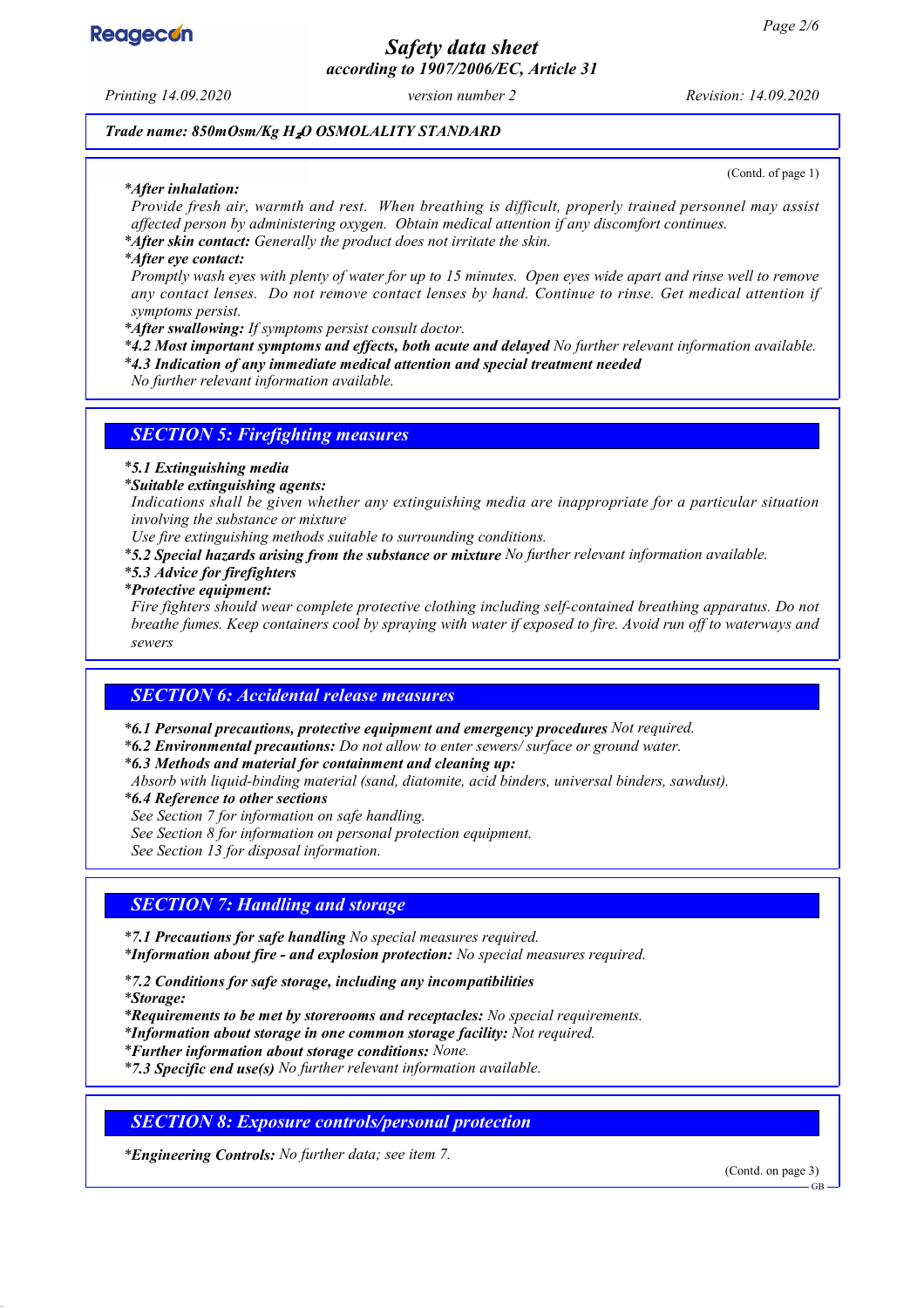**Reagecon** 

*Safety data sheet according to 1907/2006/EC, Article 31*

*Printing 14.09.2020 version number 2 Revision: 14.09.2020*

*Trade name: 850mOsm/Kg H*₂*O OSMOLALITY STANDARD*

(Contd. of page 2)

#### *\* 8.1 Control parameters*

*\* Ingredients with limit values that require monitoring at the workplace:*

*The product does not contain any relevant quantities of materials with critical values that have to be monitored at the workplace.*

*\* Additional information: The lists valid during the making were used as basis.*

#### *\* 8.2 Exposure controls*

#### *\* Personal protective equipment:*

*\* General protective and hygienic measures:*

*The usual precautionary measures are to be adhered to when handling chemicals.*

*\* Respiratory protection: Not required.*

### *\* Protection of hands:*

*The glove material has to be impermeable and resistant to the product/ the substance/ the preparation. Always ensure that gloves are inspected before use.*

*Selection of protective gloves must include consideration of the penetration times along with rates of diffusion and degradation. The selected glove should comply with the specifications of EU Directive 89/686/EEC and the standard EN374 derived from it.*

#### *\* Material of gloves*

*The selection of the suitable gloves does not only depend on the material, but also on further marks of quality and varies from manufacturer to manufacturer.*

*Gloves must be inspected prior to use. Use proper glove removal technique (without touching glove's outer surface) to avoid skin contact with this product. Dispose of contaminated gloves after use in accordance with applicable laws and good laboratory practices.*

*Wash and dry hands. The selected protective gloves have to satisfy the specifications of EU Directive 89/686/ EEC and the standard EN 374 derived from it.*

*Full contact Material: Nitrile rubber Minimum layer thickness: 0.11 mm Break through time: 480 min*

*Splash contact Material: Nitrile rubber Minimum layer thickness: 0.11 mm Break through time: 480 min*

*If used in solution, or mixed with other substances, and under conditions which differ from EN 374, contact the supplier of the CE approved gloves. This recommendation is advisory only and must be evaluated by an industrial hygienist and safety officer familiar with the specific situation of anticipated use by our customers. It should not be construed as offering an approval for any specific use scenario.*

#### *\* Penetration time of glove material*

*In the absence of data above, the exact break through time has to be sourced from the manufacturer of the protective gloves and has to be observed.*

*\* Eye protection:*



*Goggles recommended during refilling: Use equipment for eye protection tested and approved under appropriate government standards such as NIOSH (US) or EN 166(EU)*

### *SECTION 9: Physical and chemical properties*

*\* 9.1 Information on basic physical and chemical properties*

*\* General Information*

*\* Appearance:*

*Form: Liquid*

(Contd. on page 4)

GB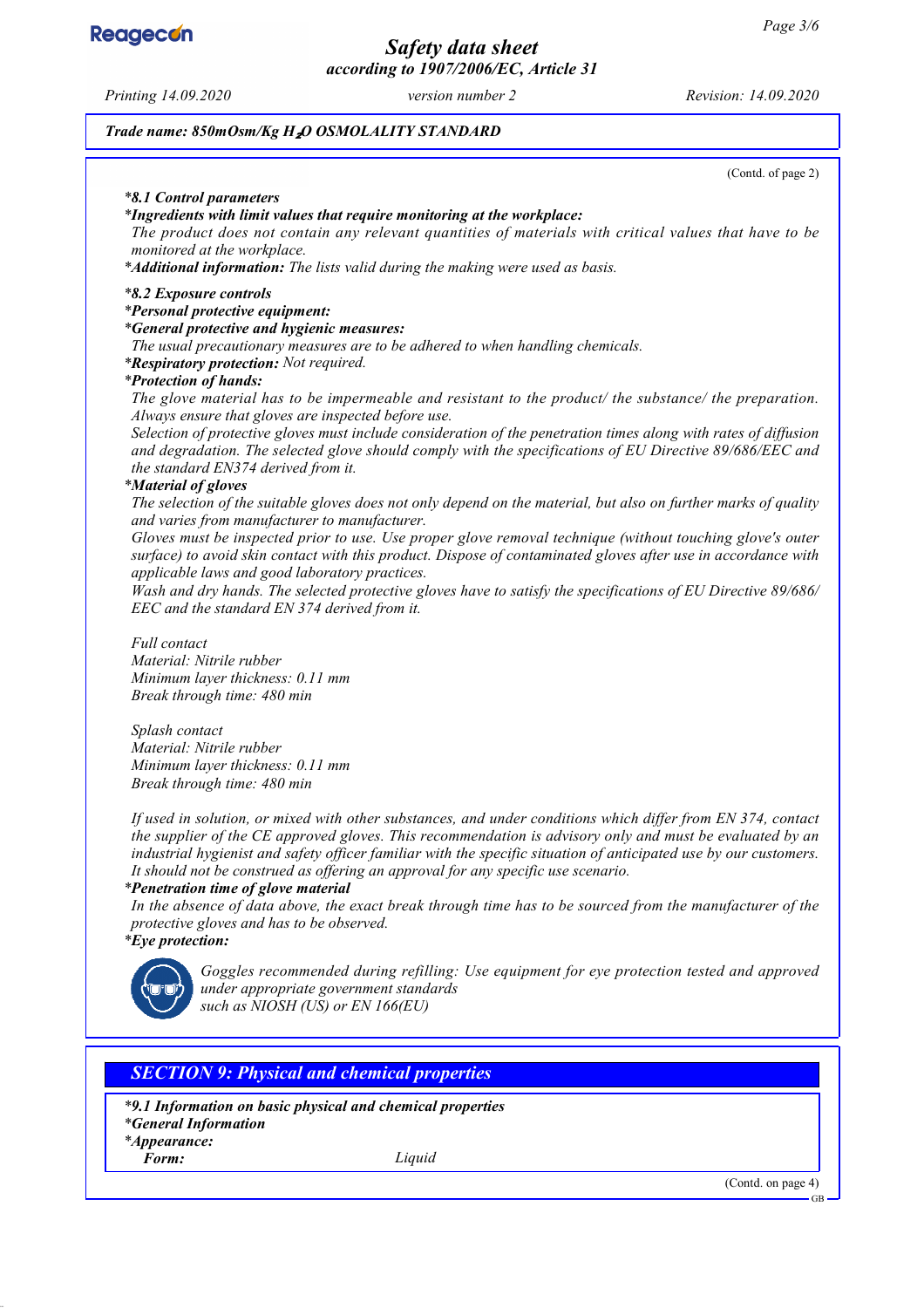

# *Safety data sheet according to 1907/2006/EC, Article 31*

*Printing 14.09.2020 version number 2 Revision: 14.09.2020*

### *Trade name: 850mOsm/Kg H*₂*O OSMOLALITY STANDARD*

|                                                         | (Contd. of page 3)                            |
|---------------------------------------------------------|-----------------------------------------------|
| Colour:                                                 | According to product specification            |
| <i>*Odour:</i>                                          | Characteristic                                |
| <i>*Odour threshold:</i>                                | Not determined.                               |
| $*_{p}H$ -value:                                        | Not determined.                               |
| *Change in condition                                    |                                               |
| Melting point/freezing point:                           | Undetermined.                                 |
| Initial boiling point and boiling range: $100\text{°C}$ |                                               |
| <i>*Flash point:</i>                                    | Not applicable.                               |
| <i>*Flammability (solid, gas):</i>                      | Not applicable.                               |
| <i>*Decomposition temperature:</i>                      | Not determined.                               |
| <i>*Auto-ignition temperature:</i>                      | Product is not selfigniting.                  |
| <i>*Explosive properties:</i>                           | Product does not present an explosion hazard. |
| <i>*Explosion limits:</i>                               |                                               |
| Lower:                                                  | Not determined.                               |
| <b>Upper:</b>                                           | Not determined.                               |
| *Vapour pressure at 20 $^{\circ}C$ :                    | $23$ hPa                                      |
| <i>*Density:</i>                                        | Not determined.                               |
| <i>*Relative density</i>                                | Not determined.                               |
| <i>*Vapour density</i>                                  | Not determined.                               |
| <i>*Evaporation rate</i>                                | Not determined.                               |
| *Solubility/ miscibility with                           |                                               |
| water:                                                  | Not miscible or difficult to mix.             |
| *Partition coefficient: n-octanol/water:                | Not determined.                               |
| <i>*Viscosity:</i>                                      |                                               |
| Dynamic:                                                | Not determined.                               |
| Kinematic:                                              | Not determined.                               |
| *9.2 Other information                                  | No further relevant information available.    |

### *SECTION 10: Stability and reactivity*

*\* 10.1 Reactivity No further relevant information available.*

*\* 10.2 Chemical stability*

*\* Thermal decomposition / conditions to be avoided: No decomposition if used according to specifications.*

- *\* 10.3 Possibility of hazardous reactions No dangerous reactions known.*
- *\* 10.4 Conditions to avoid No further relevant information available.*
- *\* 10.5 Incompatible materials: No further relevant information available.*
- *\* 10.6 Hazardous decomposition products: No dangerous decomposition products known.*

### *SECTION 11: Toxicological information*

*\* 11.1 Information on toxicological effects*

*\* Acute toxicity Based on available data, the classification criteria are not met.*

*\* Primary irritant effect:*

*\* Skin corrosion/irritation Based on available data, the classification criteria are not met.*

*\* Serious eye damage/irritation Based on available data, the classification criteria are not met.*

*\* Respiratory or skin sensitisation Based on available data, the classification criteria are not met.*

*\* CMR effects (carcinogenity, mutagenicity and toxicity for reproduction)*

*\* Germ cell mutagenicity Based on available data, the classification criteria are not met.*

(Contd. on page 5)

GB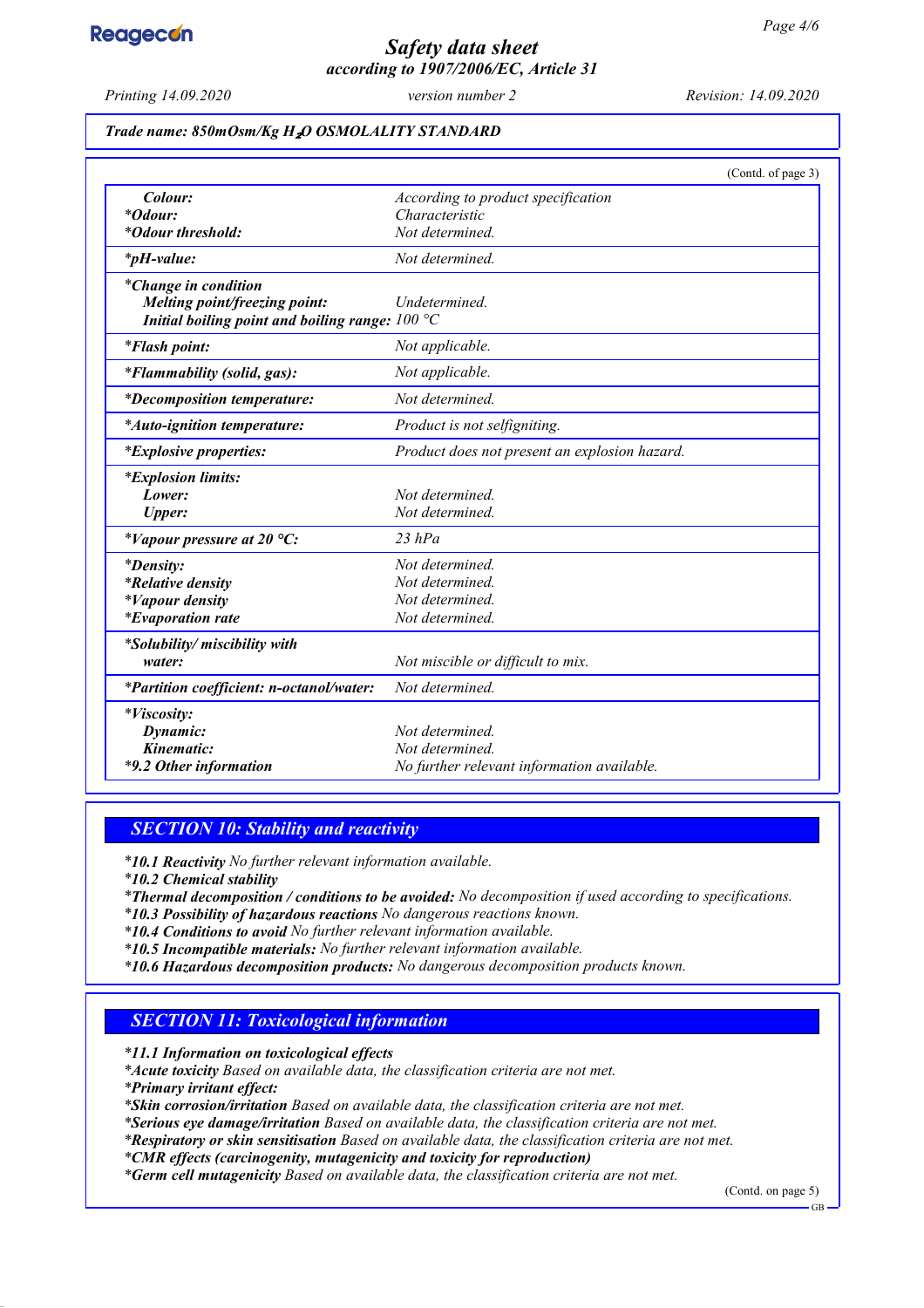# **Reagecon**

# *Safety data sheet according to 1907/2006/EC, Article 31*

*Printing 14.09.2020 version number 2 Revision: 14.09.2020*

### *Trade name: 850mOsm/Kg H*₂*O OSMOLALITY STANDARD*

(Contd. of page 4)

*\* Carcinogenicity Based on available data, the classification criteria are not met.*

*\* Reproductive toxicity Based on available data, the classification criteria are not met.*

*\* STOT-single exposure Based on available data, the classification criteria are not met. \* STOT-repeated exposure Based on available data, the classification criteria are not met.*

*\* Aspiration hazard Based on available data, the classification criteria are not met.*

## *SECTION 12: Ecological information*

*\* 12.1 Toxicity*

*\* Aquatic toxicity: No further relevant information available.*

*\* 12.2 Persistence and degradability No further relevant information available.*

*\* 12.3 Bioaccumulative potential No further relevant information available.*

*\* 12.4 Mobility in soil No further relevant information available.*

*\* Additional ecological information:*

*\* General notes:*

*Water hazard class 1 (German Regulation) (Self-assessment): slightly hazardous for water Do not allow undiluted product or large quantities of it to reach ground water, water course or sewage system.*

*\* 12.5 Results of PBT and vPvB assessment*

*\* PBT: Not applicable.*

*\* vPvB: Not applicable.*

*\* 12.6 Other adverse effects No further relevant information available.*

### *SECTION 13: Disposal considerations*

*\* 13.1 Waste treatment methods*

*\* Recommendation Smaller quantities can be disposed of with household waste.*

*\* Uncleaned packaging:*

*\* Recommendation: Disposal must be made according to official regulations.*

| <b>SECTION 14: Transport information</b>                                           |                                                      |
|------------------------------------------------------------------------------------|------------------------------------------------------|
| *14.1 UN-Number<br>*ADR, IMDG, IATA                                                | Void                                                 |
| *14.2 UN proper shipping name<br>*ADR, IMDG, IATA                                  | Void                                                 |
| *14.3 Transport hazard class(es)                                                   |                                                      |
| *ADR, IMDG, IATA<br><i>*Class</i>                                                  | Void                                                 |
| <i>*14.4 Packing group</i><br>*ADR, IMDG, IATA                                     | Void                                                 |
| *14.5 Environmental hazards:<br><i>*Marine pollutant:</i>                          | N <sub>o</sub>                                       |
| *14.6 Special precautions for user                                                 | Not applicable.                                      |
| *14.7 Transport in bulk according to Annex II of<br><b>Marpol and the IBC Code</b> | Not applicable.                                      |
| <i>*Transport/Additional information:</i>                                          | Not dangerous according to the above specifications. |
|                                                                                    | (Contd. on page 6)                                   |